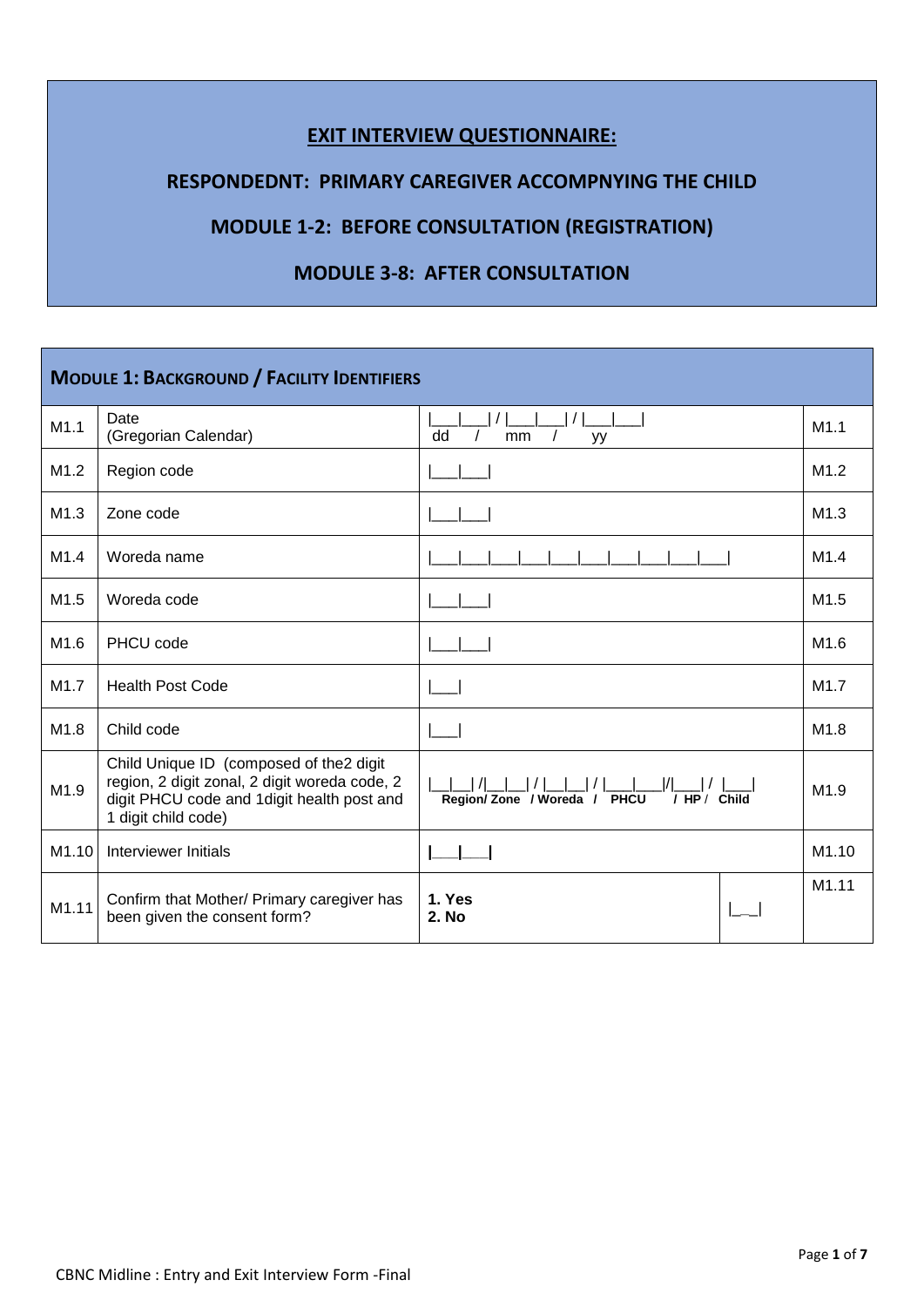# **MODULE 2: CAREGIVER AND FAMILY BACKGROUND INFORMATION**

#### **Interviewer:**

|                   | Thank you very much for agreeing to respond to this survey. I would first like to ask you about you<br>and your family. |                                                                                                                                                                                 |       |                   |  |
|-------------------|-------------------------------------------------------------------------------------------------------------------------|---------------------------------------------------------------------------------------------------------------------------------------------------------------------------------|-------|-------------------|--|
| M2.1              | What is the name of the child                                                                                           |                                                                                                                                                                                 |       | M2.1              |  |
| M2.2              | What is the date of birth of the child?                                                                                 | $dd \mid$<br>mm<br>yyyy                                                                                                                                                         |       |                   |  |
| M2.3              | What is your name?                                                                                                      |                                                                                                                                                                                 |       | M2.3              |  |
| M2.4              | Whatis your age?                                                                                                        | <b>Enter number</b>                                                                                                                                                             | Years | M2.4              |  |
| M2.5              | Are you the mother of child [Name]? (If not<br>please specify)                                                          | Yes<br>1.<br>2.<br>No, specify - GO TO M2.6                                                                                                                                     |       | M2.5              |  |
| M2.6              | If NO, specify                                                                                                          |                                                                                                                                                                                 |       | M2.6              |  |
| M2.7              | Do you know how to read or how to write?                                                                                | 1. Yes<br>2. No - GO TO M2.10                                                                                                                                                   |       | M2.7              |  |
| M2.8              | Have you ever attended school?                                                                                          | 1. Yes<br>2. No - GO TO M2.10                                                                                                                                                   |       | M2.8              |  |
| M2.9              | How many years of education have you<br>had?                                                                            | <b>Enter number</b>                                                                                                                                                             | Years | M2.9              |  |
| M2.10             | Are you gainfully employed?                                                                                             | 1. Yes<br>2. No - GO TO M2.12                                                                                                                                                   |       | M2.10             |  |
| M2.11             | What is nature of your work?<br><b>Select ONLY one</b>                                                                  | Professional/technical/managerial<br>1.<br><b>Clerical</b><br>2.<br><b>Sales and services</b><br>3.<br><b>Skilled manual Unskilled manual</b><br>4.<br>5. Agriculture           |       | M <sub>2.11</sub> |  |
| M2.12             | Are you married?                                                                                                        | 1. Yes<br>2. Widowed - GO TO M2.19<br>3. No- GO TO M2.19                                                                                                                        |       | M2.12             |  |
| M2.13             | What is your husband's age?                                                                                             | <b>Enter age</b><br>99 if don't know                                                                                                                                            | Years | M2.13             |  |
| M2.14             | Does he know how to read or how to write?                                                                               | 1. Yes<br>2. No - GO TO 2.17                                                                                                                                                    |       | M2.14             |  |
| M <sub>2.15</sub> | Has he ever attended school?                                                                                            | 1. Yes<br>2. No - GO TO 2.17                                                                                                                                                    |       | M <sub>2.15</sub> |  |
| M2.16             | How many years of education has he had?                                                                                 | <b>Enter number</b><br>99 if don't know                                                                                                                                         | Years | M2.16             |  |
| M2.17             | Is he gainfully employed?                                                                                               | 1. Yes<br>2. No - GO TO 2.19                                                                                                                                                    |       | M2.17             |  |
| M2.18             | What is nature of his work?<br><b>Select ONLY one</b>                                                                   | 1.<br>Professional/technical/managerial<br>2.<br><b>Clerical</b><br><b>Sales and services</b><br>3.<br><b>Skilled manual Unskilled manual</b><br>4.<br><b>Agriculture</b><br>5. |       | M <sub>2.18</sub> |  |
| M2.19             | Have you ever been tested for HIV                                                                                       | 1. Yes, positive<br>2. Yes, negative<br>3. Yes, don't know<br>4. No - END ENTRY INTERVIEW                                                                                       |       | M2.19             |  |
| M2.20             | Have [Child's Name] ever been tested for<br><b>HIV</b>                                                                  | 1. Yes, positive<br>2. Yes, negative                                                                                                                                            |       | M2.20             |  |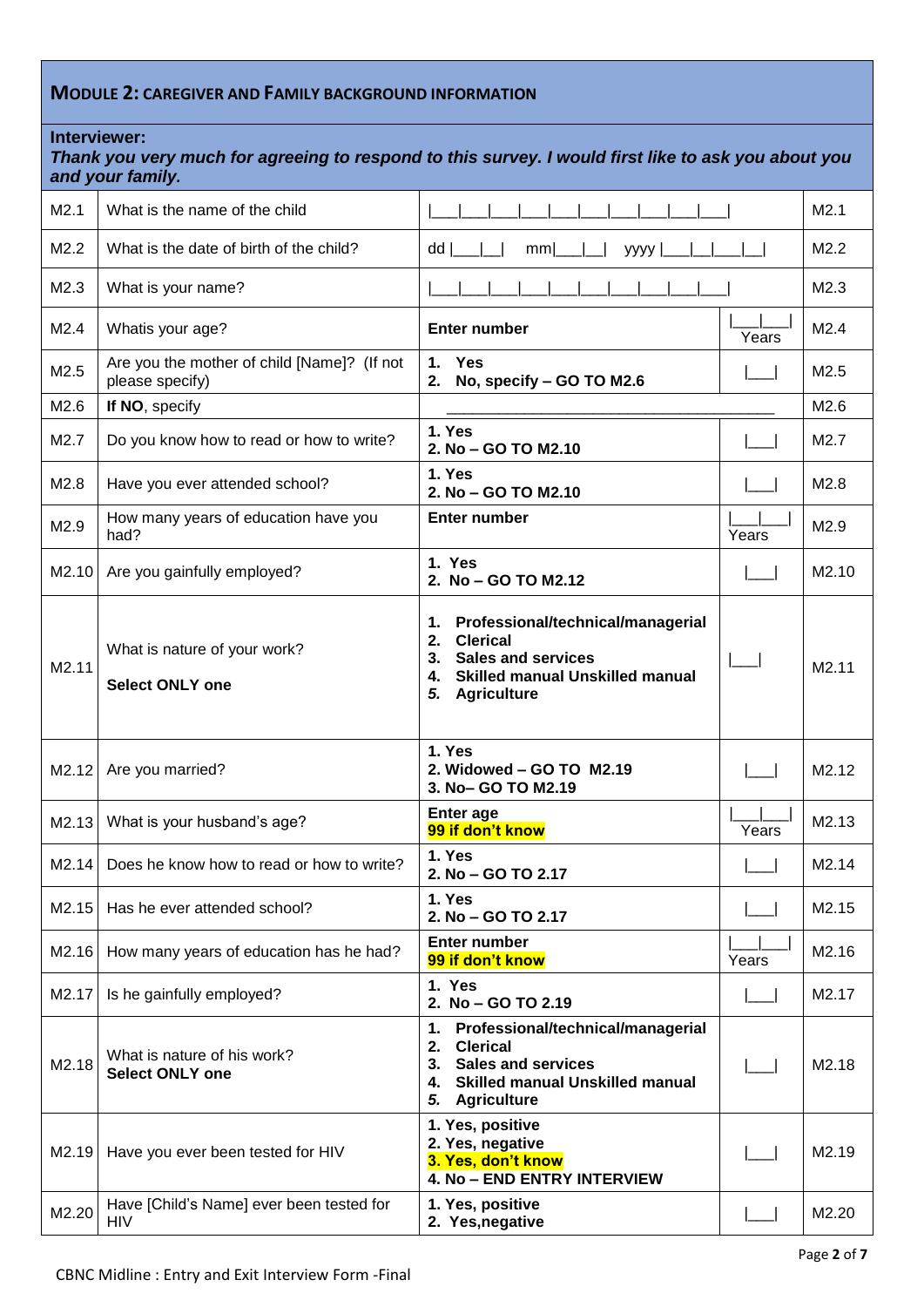|  | <b>3.Yes.</b><br>, don'<br><u>'t know</u> |  |
|--|-------------------------------------------|--|
|  | 4. No                                     |  |

**\*\*\*\*\* End Entry Interview Here Continue After Consultation \*\*\*\*\***

### **MODULE 3-7: AFTER CONSULTATION**

#### **MODULE 3: HEALTH STATUS OF THE CHILD**

#### **INTERVIEWER:** *I would now like to ask you about the current health status of your baby and any illness your baby has and care takers experience with the Health Extension Worker*

| M3.1            | Has [NAME] had fever with this illness or<br>any time in the past two days?                           | $1 = Yes$ |        | $2 = No$                     | $8 = DK$ | M3.1  |
|-----------------|-------------------------------------------------------------------------------------------------------|-----------|--------|------------------------------|----------|-------|
| M3.2            | Has [NAME] had very cold body with this<br>illness or any time in the past two days?                  | 1         |        | $\mathbf{2}$                 | 8        | M3.2  |
| M3.3            | Has [NAME] had any convulsion with this<br>illness?                                                   | 1         |        | $\mathbf 2$                  | 8        | M3.3  |
| M3.4            | Does [NAME] have cough with this illness?                                                             | 1         |        | $\mathbf 2$                  | 8        | M3.4  |
| M3.5            | Does [NAME] have rapid breathing with this<br>illness?                                                | 1         |        | $\mathbf 2$                  | 8        | M3.5  |
| M3.6            | Does [NAME] have grunted breathing with<br>this illness?                                              | 1         |        | $\mathbf{2}$                 | 8        | M3.6  |
| M3.7            | Does [NAME] have difficulty in breathing<br>(i.e. lower chest wall in drawing) with this<br>illness?  | 1         |        | 2                            | 8        | M3.7  |
| M3.8            | Does [NAME]'s ability to breastfeed or drink<br>milk is significantly reduced during this<br>illness? | 1         |        | $\overline{\mathbf{2}}$<br>8 |          | M3.8  |
| M3.9            | Does [NAME] vomit everything when<br>he/she breastfeeds or drink milk during this<br>illness?         | 1         |        | $\overline{\mathbf{2}}$      | 8        | M3.9  |
| M3.10           | Has [Name] had watery and frequent stools<br>with this illness or any time in the past two<br>days?   | 1         |        | $\mathbf 2$                  | 8        | M3.10 |
| M3.11           | Has [HE/SHE] been excessively sleepy<br>during this illness?                                          | 1         |        | $\overline{\mathbf{2}}$      | 8        | M3.11 |
| M3.12           | Has [HE/SHE] lacked spontaneous<br>movement during this illness?                                      | 1         |        | $\overline{\mathbf{2}}$      | 8        | M3.12 |
| M3.13           | Has [HE/SHE] got visible bulging fontanelle<br>during this illness?                                   | 1         |        | $\mathbf 2$                  | 8        | M3.13 |
| M3.14           | Has [HE/SHE] been excessively irritable/<br>crying during this illness?                               | 1         |        | $\mathbf 2$                  | 8        | M3.14 |
|                 |                                                                                                       |           |        | 1= Yes2= No                  |          |       |
|                 | For what other reason(s) did you bring [NAME] to                                                      | M3.15     |        | Ear problems                 |          | M3.15 |
|                 | this health facility today?                                                                           | M3.16     |        | Skin soreproblem             |          | M3.16 |
|                 | <b>CIRCLE ALL ITEMS THE RESPONDENT</b>                                                                | M3.17     | Injury |                              |          | M3.17 |
| <b>MENTIONS</b> |                                                                                                       | M3.18     |        | No reason/general exam       |          | M3.18 |
|                 | PROBE: Anything else/other?                                                                           | M3.19     |        | Vaccination                  |          | M3.19 |
|                 |                                                                                                       | M3.20     |        | Other - GO TO M3.21          |          | M3.20 |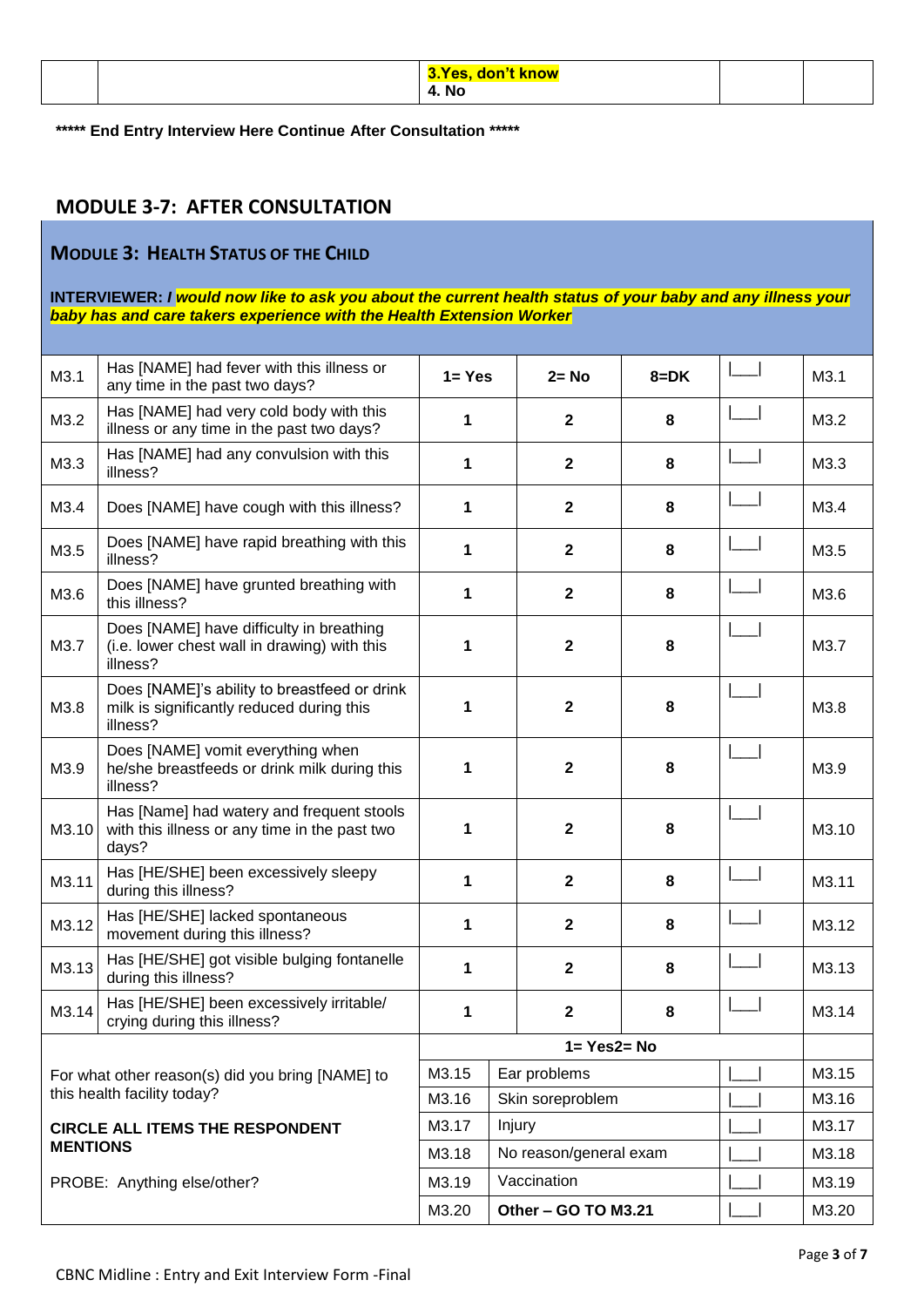|       |                                                                                                                  | M3.21                                 | Specify                                                                         |      | M3.21 |
|-------|------------------------------------------------------------------------------------------------------------------|---------------------------------------|---------------------------------------------------------------------------------|------|-------|
| M3.22 | Has [NAME] been brought to this facility<br>before for this same illness?<br>IF YES, ASK: How long ago was that? | 2.<br>3.<br><b>No</b><br>4.<br>5.     | Within the past week<br>Within the past 2-4<br>More than 4 weeks<br>DON'T KNOW. |      | M3.22 |
| M3.23 | How many days ago did the illness for<br>which you brought [NAME] here begin?<br>If less than 1 day, enter 00    | <b>ENTER NUMBER</b><br>99: DON'T KNOW |                                                                                 | Days | M3.23 |

|                                                                                      | <b>MODULE 4: INFORMATION PROVIDED TO CARETAKER ABOUT ILLNESS, TREATMENT AND CARE</b> |                                  |                                                                                                                                                       |       |
|--------------------------------------------------------------------------------------|--------------------------------------------------------------------------------------|----------------------------------|-------------------------------------------------------------------------------------------------------------------------------------------------------|-------|
| M4.1                                                                                 | Did the HEW tell you what illness [NAME]<br>has?                                     | 3. No                            | 1. Yes, I do understand<br>2. Yes, but I am not sure                                                                                                  | M4.1  |
| M4.2                                                                                 | What would you do if [NAME] does not get<br>completely better or becomes worse?      | 1.<br>2.<br>3.<br>4.<br>5.<br>6. | <b>Return to the HEW (HP)</b><br>Go to Health center/hospital<br>Go to the pharmacy<br>Go to traditional healer.<br>Nothing, just wait.<br>Don't know | M4.2  |
|                                                                                      |                                                                                      |                                  | $1 = Yes2 = No$                                                                                                                                       |       |
|                                                                                      |                                                                                      | M4.3                             | Fever                                                                                                                                                 | M4.3  |
|                                                                                      | Did the HEW tell you about any signs or symptoms                                     | M4.4                             | <b>Breathing problems</b>                                                                                                                             | M4.4  |
|                                                                                      | you might see for which you must immediately bring                                   | M4.5                             | Becomes sicker                                                                                                                                        | M4.5  |
|                                                                                      | the child back? Or go the health center/ hospital                                    | M4.6                             | Vomiting                                                                                                                                              | M4.6  |
| IF YES: Can you tell me what these are?<br>(Please check all the possible responses) |                                                                                      | M4.7                             | Poor/not drinking or<br>breastfeeding                                                                                                                 | M4.7  |
|                                                                                      |                                                                                      | M4.8                             | None to watch                                                                                                                                         | M4.8  |
|                                                                                      |                                                                                      | M4.9                             | Other                                                                                                                                                 | M4.9  |
|                                                                                      |                                                                                      | M4.10                            | Specify                                                                                                                                               | M4.10 |
|                                                                                      |                                                                                      |                                  | $1 = Yes2 = No$                                                                                                                                       |       |
|                                                                                      |                                                                                      | M4.11                            | More medicines                                                                                                                                        | M4.11 |
|                                                                                      | Did the HEW tell you anything about bringing                                         | M4.12                            | If symptoms increase or<br>become worse follow-up<br>appointment.                                                                                     | M4.12 |
|                                                                                      | [NAME] back to the health facility for follow-up or<br>non-emergency reasons?        | M4.13                            | Lab test results                                                                                                                                      | M4.13 |
|                                                                                      |                                                                                      | M4.14                            | Child admitted                                                                                                                                        | M4.14 |
|                                                                                      | IF YES: Can you tell me what these are?<br>(Please check all the possible responses) | M4.15                            | Routine immunization                                                                                                                                  | M4.15 |
|                                                                                      |                                                                                      | M4.16                            | No                                                                                                                                                    | M4.16 |
|                                                                                      |                                                                                      | M4.17                            | <b>Others</b>                                                                                                                                         | M4.17 |
|                                                                                      |                                                                                      | M4.18                            | Specify                                                                                                                                               | M4.18 |
| M4.19                                                                                | Did the provider give or prescribe any<br>medicines for [NAME] to take at home?      | 1.<br>2.<br>3.<br>4.             | Yes, gave meds only<br>Yes, gave prescription only<br>Yes, gave both meds and<br>prescription<br>No - GO TO M4.24                                     | M4.19 |
| M4.20                                                                                | Ask to see all medications that the                                                  | $\mathbf{1}$ .                   | <b>Has all medicines</b>                                                                                                                              | M4.20 |

Г

ī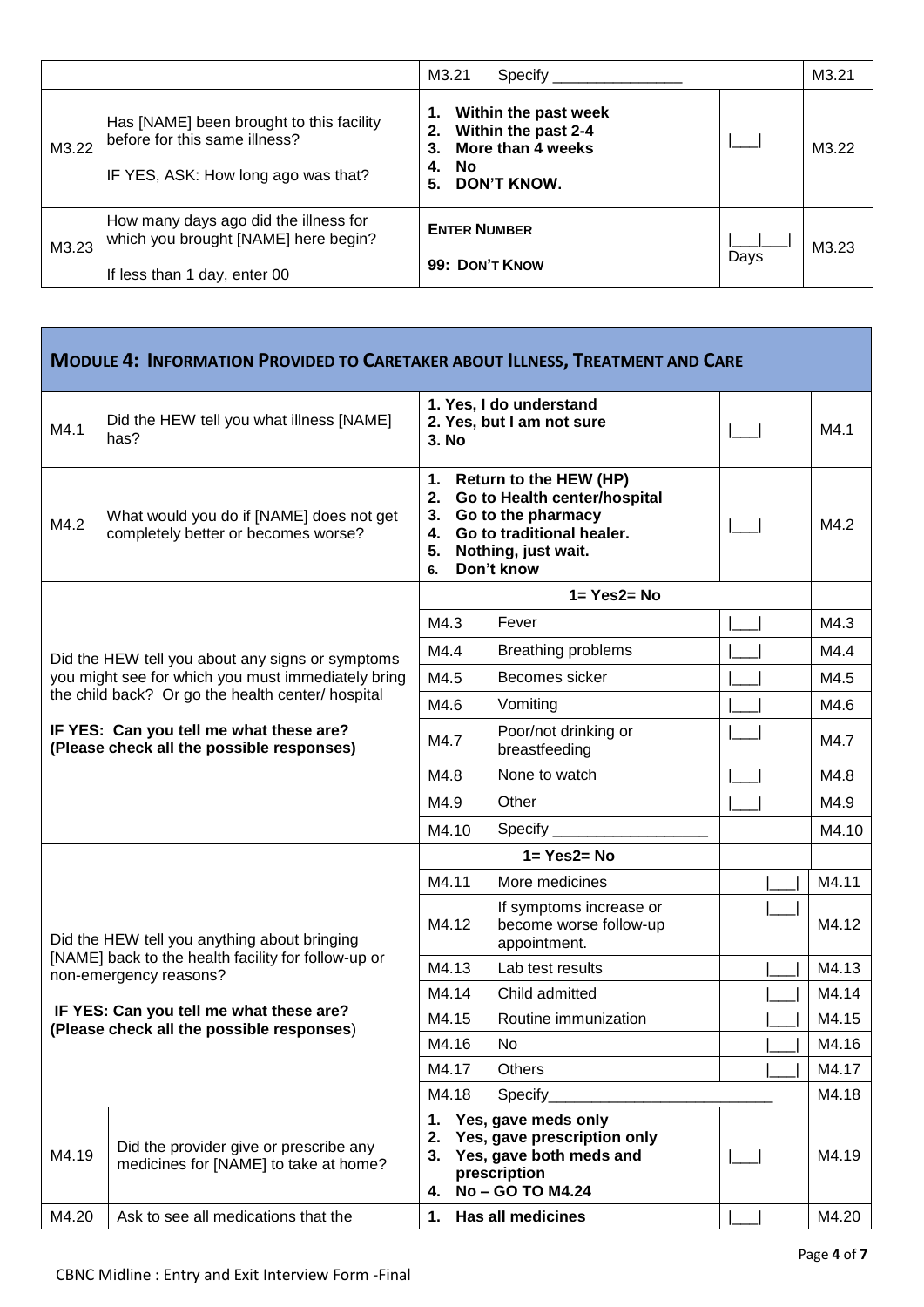|       | caretaker received and any prescriptions<br>that have not yet been filled.<br>Circle the response describing the<br>medications and prescriptions you see. | 2. Has some meds, some un-filled<br>prescriptions<br>3. No medications seen, has the<br>prescription only                                                     |       |
|-------|------------------------------------------------------------------------------------------------------------------------------------------------------------|---------------------------------------------------------------------------------------------------------------------------------------------------------------|-------|
| M4.21 | Did the HEW explain to you how to give<br>these medicines to [NAME] at home?                                                                               | 1. Yes<br>2. No<br>8. Don't know                                                                                                                              | M4.21 |
| M4.22 | Do you feel comfortable or confident that<br>you know how much of each medication to<br>give [NAME] each day and for how many<br>days to give it?          | 1. Yes<br>2. No                                                                                                                                               | M4.22 |
| M4.23 | Has [NAME] been given an oral dose of<br>any of these medications here at the<br>facility already?                                                         | 1. Yes<br>2. No                                                                                                                                               | M4.23 |
| M4.24 | Did [NAME] receive an injection for<br>treating the sickness here at the facility<br>today?                                                                | 1. Yes<br>2. No                                                                                                                                               | M4.24 |
| M4.25 | Did anyone at the health facility weigh<br>[NAME] today?                                                                                                   | 1. Yes<br>2. No                                                                                                                                               | M4.25 |
| M4.26 | Did anyone talk to you today about<br>[NAME]'s weight and how [NAME] is<br>growing?                                                                        | 1. Yes<br>2. No                                                                                                                                               | M4.26 |
| M4.27 | What did the HEW tell you about keep<br>giving breast milk, if the child is breastfed<br>to [NAME] during this illness?                                    | 1.<br>Give less than usual<br>2.<br>Give same as usual<br>Give more than usual<br>3.<br>Give nothing/don't feed<br>4.<br><b>Didn't discuss</b><br>5.          | M4.27 |
| M4.28 | Did the HEW give any advice about hand<br>washing during this illness?                                                                                     | 1. Yes, wash hands before touching<br>the child<br>2. Yes, wash hands before breast<br>feeding<br>3. Yes, always wash hands with<br>soap<br>4. Didn't discuss | M4.28 |
| M4.29 | Did the HEW give any advice about<br>keeping the child warm during this illness?                                                                           | 1. Yes, consistently wrapped to keep<br>warm<br>2. Yes, don't keep warm<br>No, didn't discuss<br>3.                                                           | M4.29 |
| M4.30 | Was [NAME] given a vaccination today?<br>IF YES, ASK TO SEE THE<br>VACCINATION CARD OR BOOKLET<br>TO VERIFY.                                               | Yes, observed in the card<br>1.<br>2. Yes, reported by the caregiver<br>3. No                                                                                 | M4.30 |
| M4.31 | Were you advised on the next vaccination<br>visit?                                                                                                         | 1. Yes<br>2. No                                                                                                                                               | M4.31 |
| M4.32 | Did you even receive HIV information from<br>the HEW?                                                                                                      | 1. Yes<br>2. No                                                                                                                                               | M4.32 |

| <b>MODULE 5: REFERRAL</b> |                                                                                                                                    |                                    |  |                  |  |  |  |
|---------------------------|------------------------------------------------------------------------------------------------------------------------------------|------------------------------------|--|------------------|--|--|--|
| M5.1                      | Did the HEW instruct you to take<br>[NAME] to see a provider in another<br>facility (health center/ hospital) for<br>further care? | $1 = Yes$<br>$2 = No - GO TO M5.7$ |  | M <sub>5.1</sub> |  |  |  |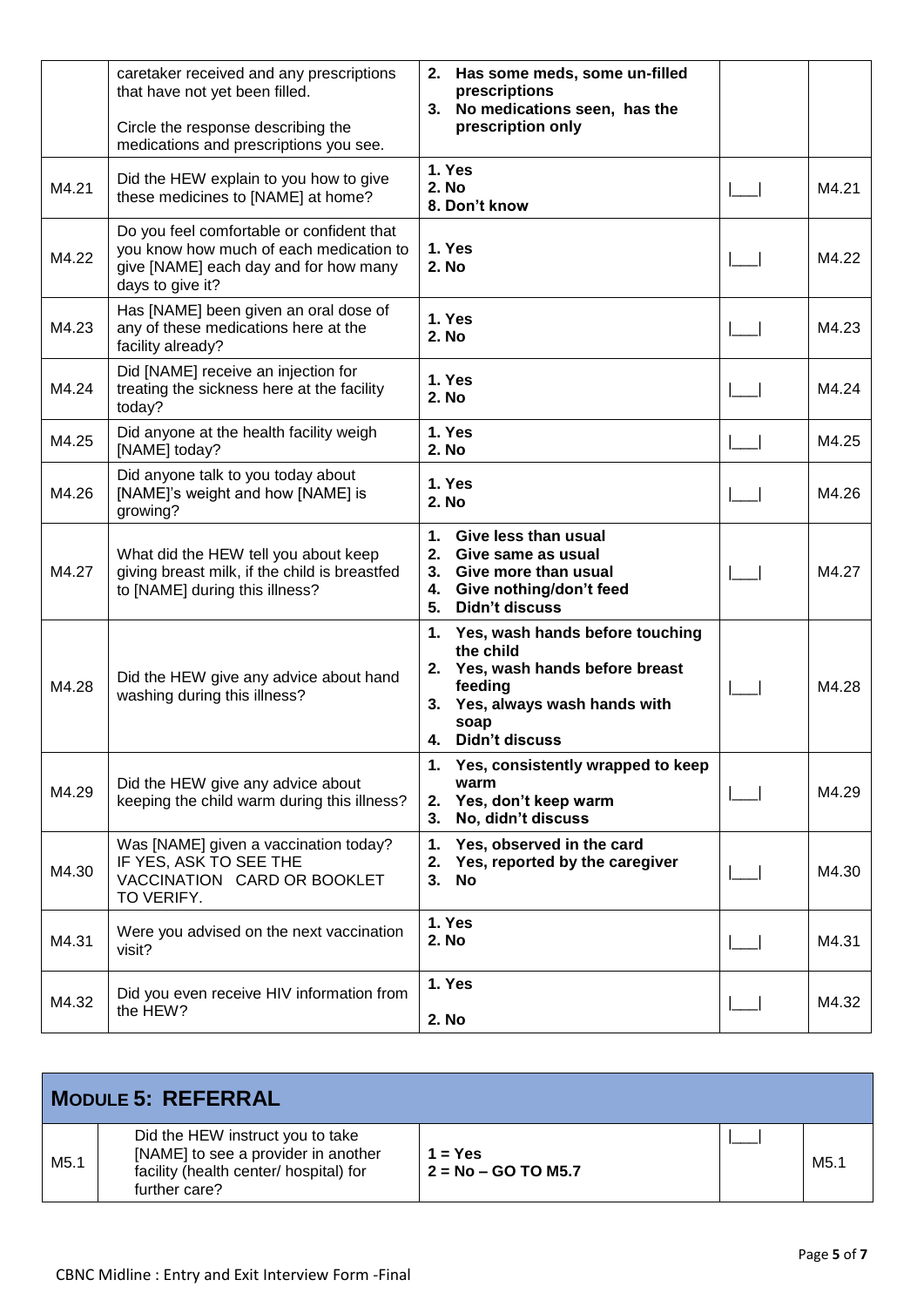|                  | Regarding this referral, please tell me:                                                                                                                                          |                | <b>YES</b>                                                               | <b>No</b>    | <b>DK</b> |                  |
|------------------|-----------------------------------------------------------------------------------------------------------------------------------------------------------------------------------|----------------|--------------------------------------------------------------------------|--------------|-----------|------------------|
| M5.2             | Were you given <b>any paper</b> or record to<br>take with you for the referral?                                                                                                   |                | 1                                                                        | $\mathbf{2}$ | 8         | M <sub>5.2</sub> |
| M5.3             | Were you told <i>where</i> to go for the<br>referral?                                                                                                                             |                | 1                                                                        | $\mathbf{2}$ | 8         | M5.3             |
| M <sub>5.4</sub> | Were you told <i>who</i> to see for the<br>referral?                                                                                                                              |                | 1                                                                        | $\mathbf{2}$ | 8         | M5.4             |
| M5.5             | Were you told <i>why</i> you are to go for the<br>referral?                                                                                                                       |                | 1                                                                        | $\mathbf{2}$ | 8         | M <sub>5.5</sub> |
| M5.6             | Do you intend to go to this (these)<br>referral(s)?                                                                                                                               |                | 1                                                                        | $\mathbf{2}$ | 8         | M <sub>5.6</sub> |
| M5.7             | Did you take [NAME] to see another<br>health provider or traditional healer<br>before coming here?<br>IF YES, ASK: Whom did you see and<br>where?<br><b>CIRCLE ALL THAT APPLY</b> | 1.<br>2.<br>3. | Yes, provider at different facility<br>Yes, traditional healer<br>No one |              |           | M <sub>5.7</sub> |

| <b>MODULE 6: CAREGIVER SATISFACTION</b> |                                                                                                                                                                                                                                                               |                     |                |                         |           |  |      |
|-----------------------------------------|---------------------------------------------------------------------------------------------------------------------------------------------------------------------------------------------------------------------------------------------------------------|---------------------|----------------|-------------------------|-----------|--|------|
| M6.1                                    | How long did you wait between the time<br>you arrived at this health post and the time<br>you were able to see a provider for the<br>consultation?<br><b>SAW PROVIDER IMMEDIATELY: 000</b>                                                                    | <b>Enter number</b> |                | <b>Minutes</b>          | M6.1      |  |      |
|                                         | Don't know: 999                                                                                                                                                                                                                                               |                     |                |                         |           |  |      |
| you.                                    | Now I am going to ask about some common<br>experience you have had the Health post today. As<br>I mention each one, please tell me whether any of<br>these were issues or problems for you today, and if<br>so, whether they were major or minor problems for | <b>Major</b>        | <b>Minor</b>   | <b>No</b><br>problem    | <b>DK</b> |  |      |
| M6.2                                    | Time you waited to see a provider                                                                                                                                                                                                                             | 1                   | $\mathbf{2}$   | $\overline{3}$          | 8         |  | M6.2 |
| M6.3                                    | Ability to discuss problems or concerns<br>about [NAME] illness                                                                                                                                                                                               | 1                   | $\mathbf{2}$   | $\overline{\mathbf{3}}$ | 8         |  | M6.3 |
| M6.4                                    | Amount of explanation you received about<br>the child's problem or treatment                                                                                                                                                                                  | 1                   | $\mathbf{2}$   | 3                       | 8         |  | M6.4 |
| M6.5                                    | Privacy from having others see the<br>examination                                                                                                                                                                                                             | 1                   | $\overline{2}$ | $\overline{3}$          | 8         |  | M6.5 |
| M6.6                                    | Privacy from having others hear your<br>child's consultation discussion                                                                                                                                                                                       | 1                   | $\overline{2}$ | 3                       | 8         |  | M6.6 |
| M6.7                                    | Availability of medicines at this facility                                                                                                                                                                                                                    | 1                   | 2              | 3                       | 8         |  | M6.7 |
| M6.8                                    | The working hours of service at this facility,<br>i.e., when they open and close                                                                                                                                                                              | 1                   | $\mathbf{2}$   | 3                       | 8         |  | M6.8 |
| M6.9                                    | The number of days services are available<br>to you                                                                                                                                                                                                           | 1                   | $\mathbf{2}$   | 3                       | 8         |  | M6.9 |